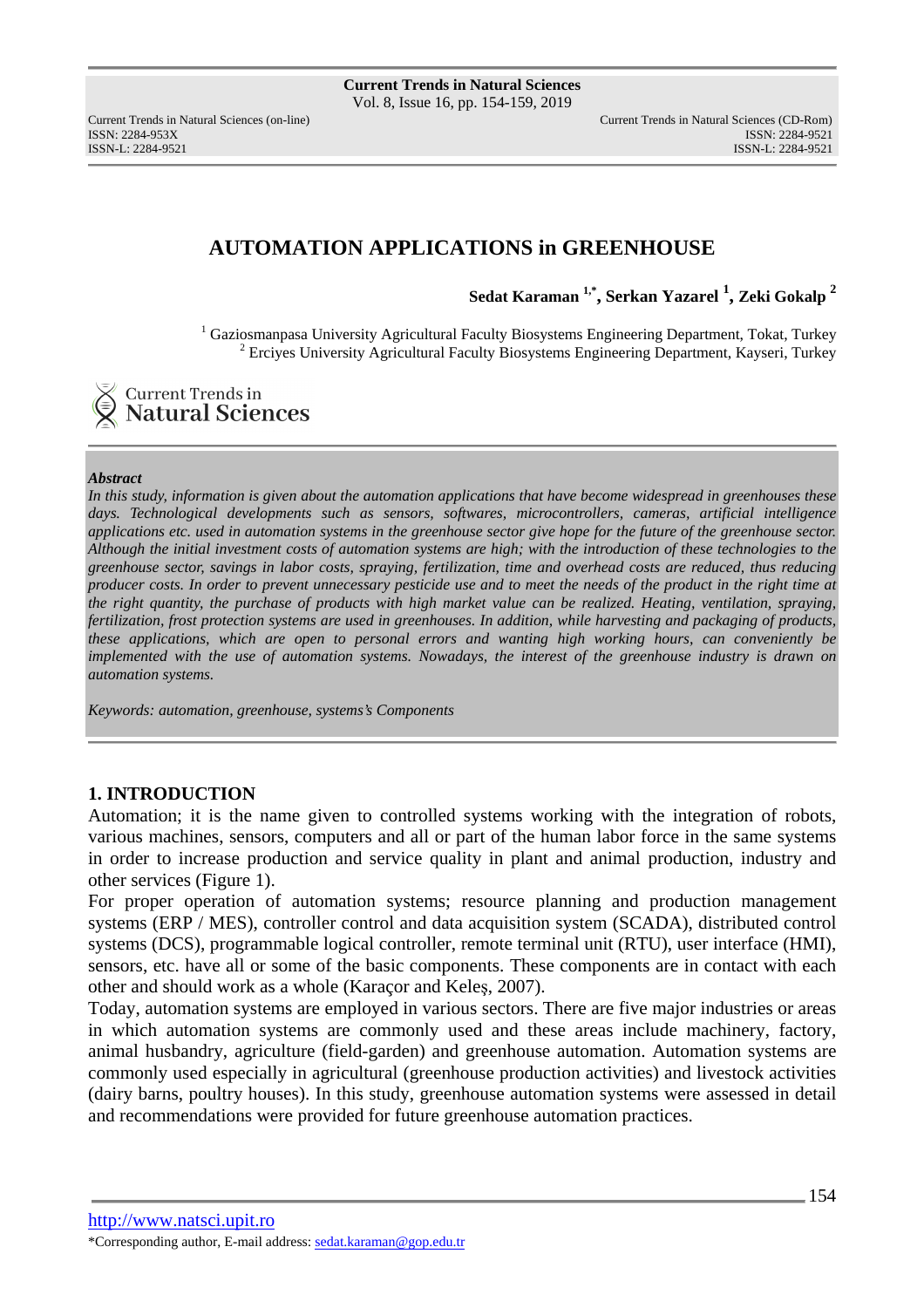Vol. 8, Issue 16, pp. 154-159, 2019

Current Trends in Natural Sciences (on-line) Current Trends in Natural Sciences (CD-Rom) ISSN: 2284-953XISSN: 2284-9521 ISSN-L: 2284-9521



*Figure 1. Smart Greenhouse Remote Monitoring Systems (Source: https://www.postscapes.com/smart-greenhouses/)* 

# **2. COMPONENTS OF SYSTEMS**

ERP (*Enterprise Resource Planning)*: Resource planning is a concept and it is the general name given to the systems and software that enables the effective and efficient use of the employees involved in production activities such as labor, materials and machinery in production. MES (*Manufacturing execution system*): The difficulty of integrating multi-point systems that provide a data management system through a common user interface is systems developed for single and integrated analysis of multiple supply management components (Saenz de Ugarte el al., 2009).

SCADA (*Supervisory Control and Data Acquisition*): As the name implies, it focuses on the controller level, not the complete control system. Therefore, it is usually just a software package that is placed on top of the hardware on which it is interfaced through Programmable Logic Controllers (PLCs) or another commercial hardware module (Daneels and Salter, 1999).

DCS (*Distributed Control System*): These are systems which are formed in a plant or industrial process by means of connecting different manufacturing processes to individual inspections with the help of a large number of controllers. In these systems, each manufacturing process is controlled separately. The advantage of these systems is that the error occurring in one part does not interfere with the operation of the other parts. Usually used in large scale production enterprises (Anonymous, 2019a).

RTU (*Remote Terminal Unit)*: It is the name given to remote terminal units that can send data received from the sensors to the base station via a communication system. The RTU displays the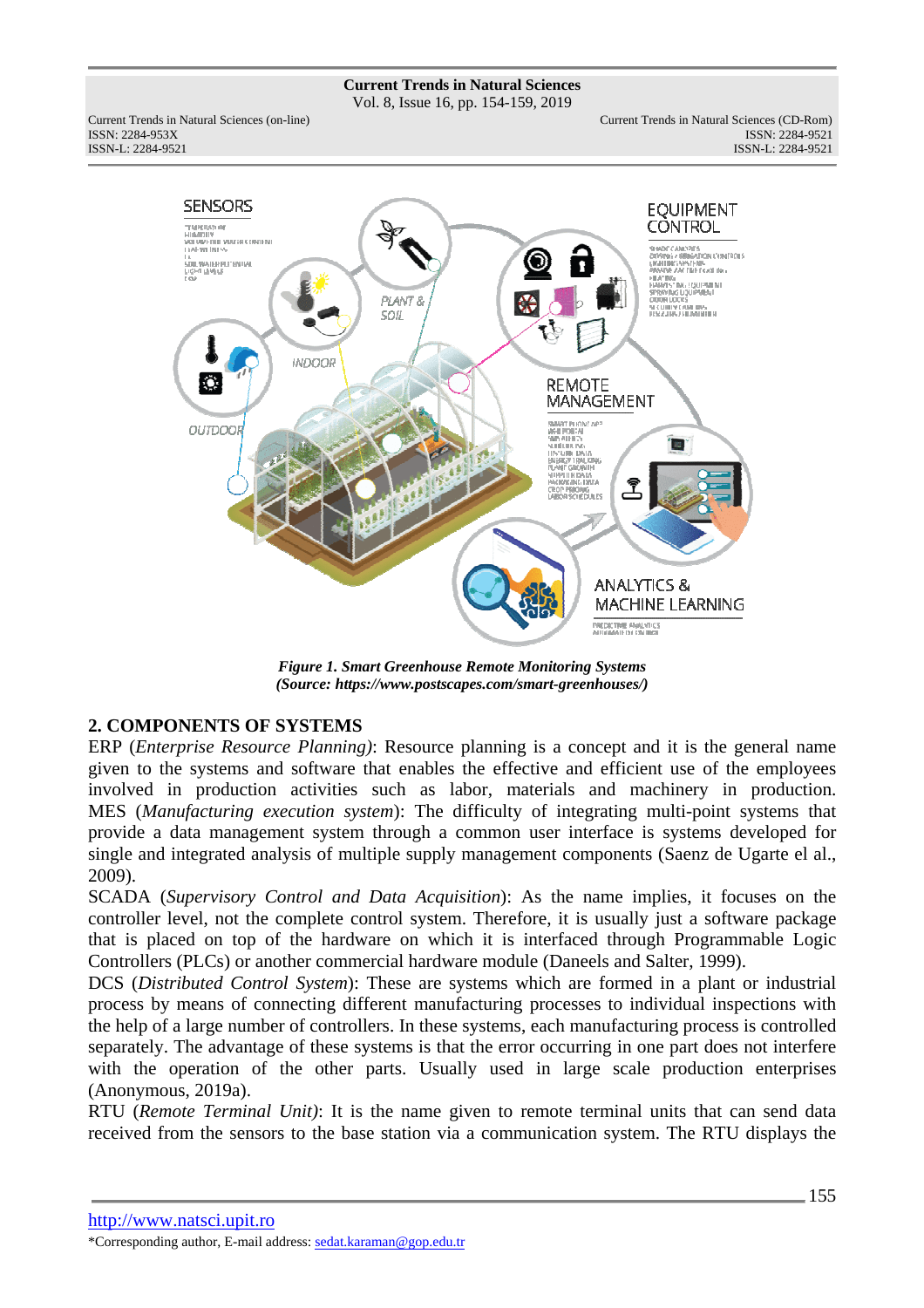Vol. 8, Issue 16, pp. 154-159, 2019

data obtained from the base station and also allows the operator to perform remote control tasks (Ahmed and Soo, 2008).

HMI (*Human-Machine Interface*): It is a set of hardware and software that enables communication between operators and machines and makes user inputs suitable signals for machines (Anonymous, 2019b).

SENSORS: It is the name given to the devices used in greenhouse activities, which perceive the environmental conditions of the products and transmit them to the related systems, perceive the environmental conditions and provide data about their status and changes. Some of the most commonly used sensors in greenhouses (Figure 2);

- Temperature / Humidity Sensors: They can measure instantaneous amount of temperature and humidity inside / outside greenhouse.
- pH Sensors: This device is used in fertilizer applications and it provides information by measuring the pH values of the mixture instantly.
- EC Sensors: They can measure the electrical conductivity of irrigation water and fertilizer applications.
- Rain Sensors: Mounted on greenhouse roofs, these devices can measure the intensity and amount of rainfall falling on the greenhouse roof.
- Wind Sensors: These are the devices that can measure the wind speed instantly.- PAR Sensors: These are the devices that measure the amount of energy received from the sun rays instantly.

In general, sensors are fully automatic systems or devices that inform users instantaneously and aim to minimize the damages that may occur in greenhouses (Figure 1) (Anonymous, 2019c).

Automation processes can be realized in greenhouses by using ERP / MES, SCADA, DCS, PLC, RTU, HMI and some or all of the sensors.



*Figure 2. Sensors (Anonymous, 2019c)*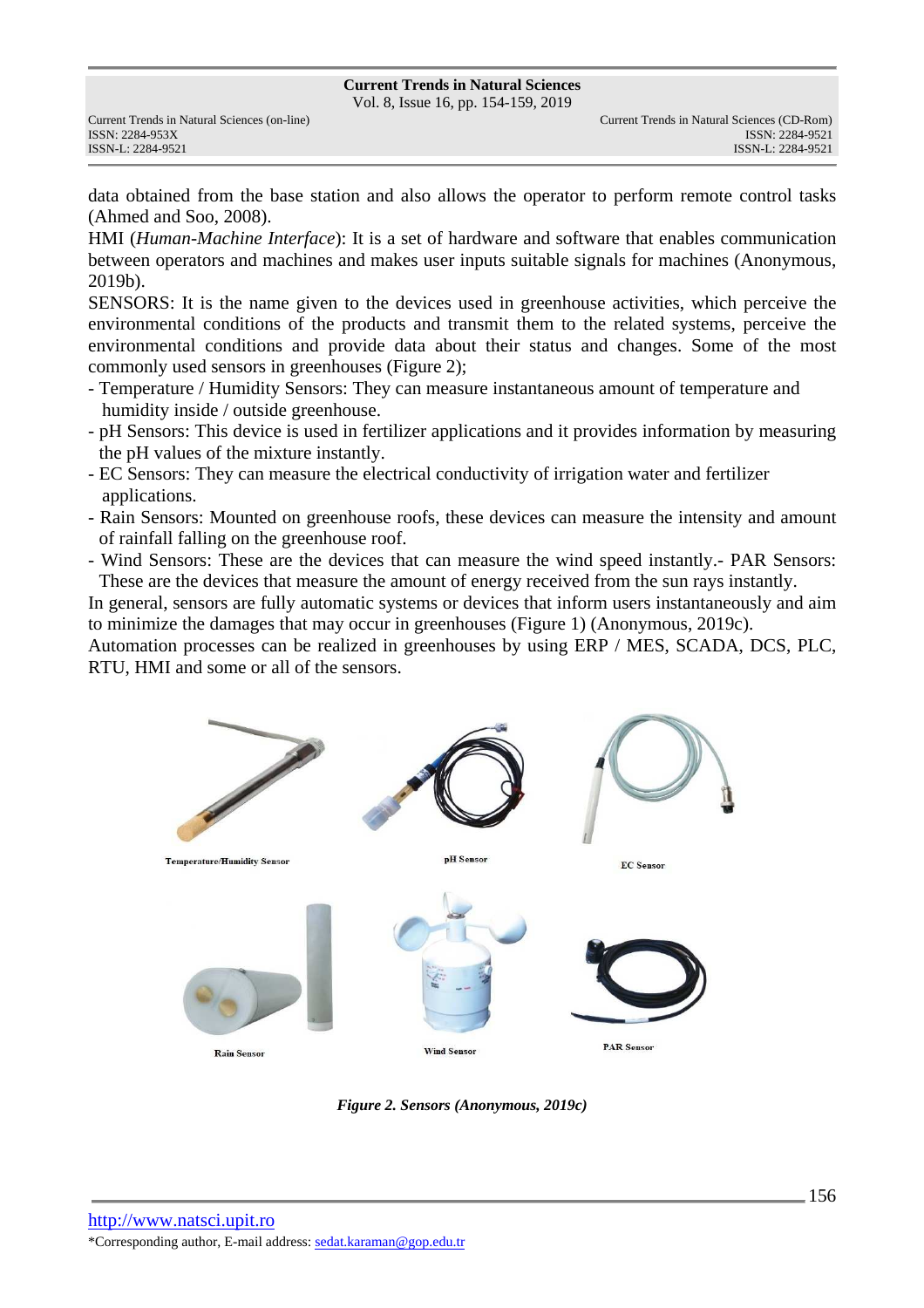Vol. 8, Issue 16, pp. 154-159, 2019

ISSN: 2284-953XISSN: 2284-9521

# **3. AUTOMATION SYSTEMS IN GREENHOUSES**

Environmental conditions are of great importance in order to obtain high and quality yield in plant breeding. One of the most important of the greenhouse climate parameters is the greenhouse temperature. In greenhouses, heat is of vital importance for plants, so heating systems are needed in some greenhouses.

Heating costs in greenhouse established in Turkey constitutes 24% of total production costs. In other regions, it constitutes 20-60% depending on the climate (Baytorun, 2017). According to a study by Alpay (2018) by developing ANN (Artificial Neural Nets ) model and fuzzy logic system, the energy consumed by the developed system for heating was 20% less than traditional systems.

Ciger (2010) developed a system that does not require any technical staff. In this study, a software that can be used easily and can perform automation processes according to the product has been developed. In this system, heat sensors (positive and negative thermistors), light sensors (photo resistance (LDR)), relative humidity sensors (RoHS), 15-220 Volt relays, three phase contactors and greenhouse liquid flow control valves are used. Temperature, relative humidity, irrigation, ventilation, wind speed and direction information are transmitted to the processor via sensors and adapted to the automation program, thus enabling the program to automatically activate the relevant systems. The data and the transactions carried out by the program were transferred to a certain system on the internet and the user was able to access the system at any time and from anywhere via the internet.

Ayan and Senol (2016) realized a system by using a PLC controller which added 100 rules and within the limits of these rules, it controlled the values obtained from the temperature and humidity sensors and cultivated tomatoes and strawberries by air conditioning in the greenhouse. The system was connected to the internet and made available for remote intervention. The temperature and humidity information in the greenhouse were obtained instantly, kept at the desired level and full automation was realized and the need for human labor was reduced to zero. The system fulfills all the air conditioning requirements in the greenhouse without the need for manpower. The manpower factor was made in such a way that temperature, humidity measurements and irrigation, fogging, ventilation, heating operations were controlled by the fuzzy logic controller so that only crop harvesting time was required.

Sammons et al. (2005) designed and developed a robot consisting of a large tank, spray heads, valve, motor and microcontroller to hold pesticides that can autonomously spray pesticides. As a result, these spray robots have shown that they could successfully fulfill the physical characteristics specified in the National Center of the Greenhouse Horticulture Center and thus work in their greenhouses.

Baytürk et al. (2013) implemented an internet-based greenhouse automation system. The system aims to automatically control the environmental conditions of the greenhouse, the status and control of the irrigation system and to inform the users instantly in case of possible system failures. In this application, it is possible to intervene the greenhouse through a single device by means of embedded micro controllers and an embedded web interface. They stated that this system is costeffective, remotely controllable and suitable for all environments.

According Yılmaz (2013), with the use of an automation system, production and labor costs were reduced by 65%, electricity consumption by 40%, fuel consumption by 30%, irrigation water use by 30%, fertilizer usage by 30%, pharmaceutical use by 35% and overall costs by 74%.

Today, meteorology station - Circulation and Exhaust Fan System - Fertilization System - Fogging System - Ventilation System - Artificial Lighting - Greenhouse Heating System - Greenhouse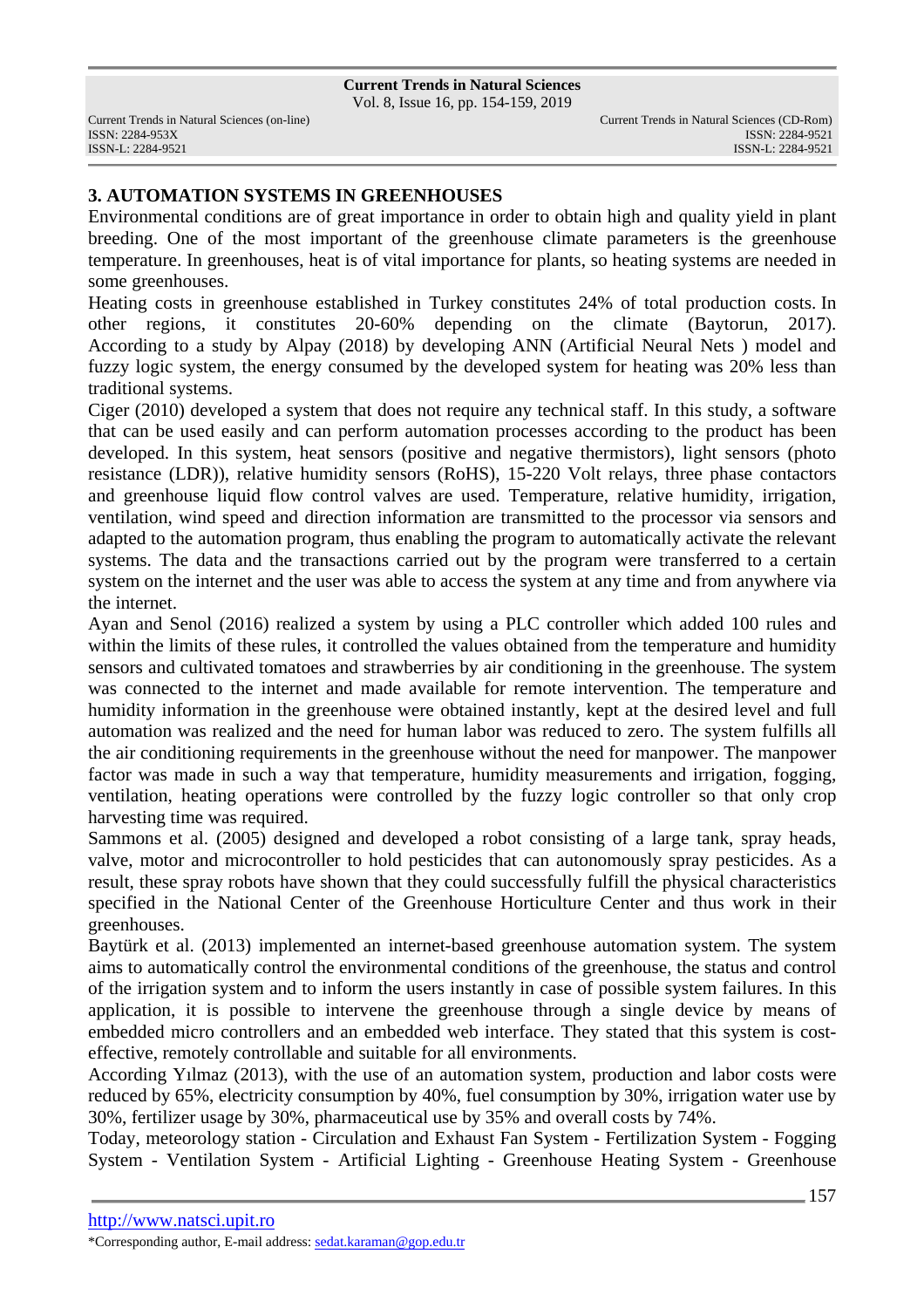### **Current Trends in Natural Sciences** Vol. 8, Issue 16, pp. 154-159, 2019

ISSN: 2284-953XISSN: 2284-9521

Cooling System - Thermal Curtain System - Greenhouse Irrigation System - CO2 System are used in automation systems.



*Figure 3. Greenhouse automation system (Source: https://www.instructables.com/id/Greenhouse-Automation-System-SAS/)* 

# **4. CONCLUSIONS**

The widespread use of automation has been attributed to the unconsciousness of end-users, the fact that they are not able to dominate the subject, preferring to do these operations with human labor, preferring traditional agriculture, and finally high initial plant costs. These prejudices should be broken with adequate training and extension activities and although the initial plant costs of these systems are high in the long term, the benefits and gains to the producers in the long term should be explained and taught. Further research is recommended for improved automation systems to be used in greenhouses.

### **5. REFERENCES**

- Ahmed M.M., Soo W. L. (2008). Supervisory Control and Data Acquisition System (SCADA) Based Customized Remote Terminal Unit (RTU) For Distribution Automation System, (2008). IEEE 2nd International Power And Energy Conference, Malaysia. DOI: 10.1109/PECON.2008.4762744
- Alpay, Ö. (2018). Fuzzy logic based remote control system in greenhouse applications (MSc), Fırat University Graduate School of Natural and Applied Sciences,pp. 62.
- Anonymous (2019a). Yıldız Project Consultancy, Control Systems, https://Www.Elektrikport.Com/Teknik-Kutuphane/Dcs-(Dagitik-Kontrol-Sistemi)-Nedir/21167#Ad-İmage-0

Anonymous (2019b). About Automation, Https://Otomasyonadair.Com/2014/12/16/Hmi-Nedir-Ne-İse-Yarar/.

Anonymous (2019c). ELIMKO, Http://Www.Elimko.Com.Tr/Files/Sensorler\_Tr.Pdf.

- Ayan, M. and Şenol, R. (2016). Fuzzy Logic Based Remote Access Greenhouse Automation, Duzce University Journal of Science and Technology , 4, 734-746.
- Baytorun, N. A., Zaimoğlu, Z., Gügercin, Ö. (2017). Energy Efficiency in Greenhouses, 8th Forum on Energy Efficiency, İstanbul.
- Baytürk, M., Çetin, G., Çetin, A. (2013). The Application of Internet Based Greenhouse Automation System Designed with Embedded Server , International Journal of Informatics Technologies, Vol: 6, Issue: 2.
- Ciğer, M. 2010. Computer Controlled Internet Supported Greenhouse Automation, MSc Thesis, Department of Agricultural Machinery Institute of Natural And Applied Sciences University Of Cukurova , Sf: 134.

http://www.natsci.upit.ro

<sup>\*</sup>Corresponding author, E-mail address: sedat.karaman@gop.edu.tr